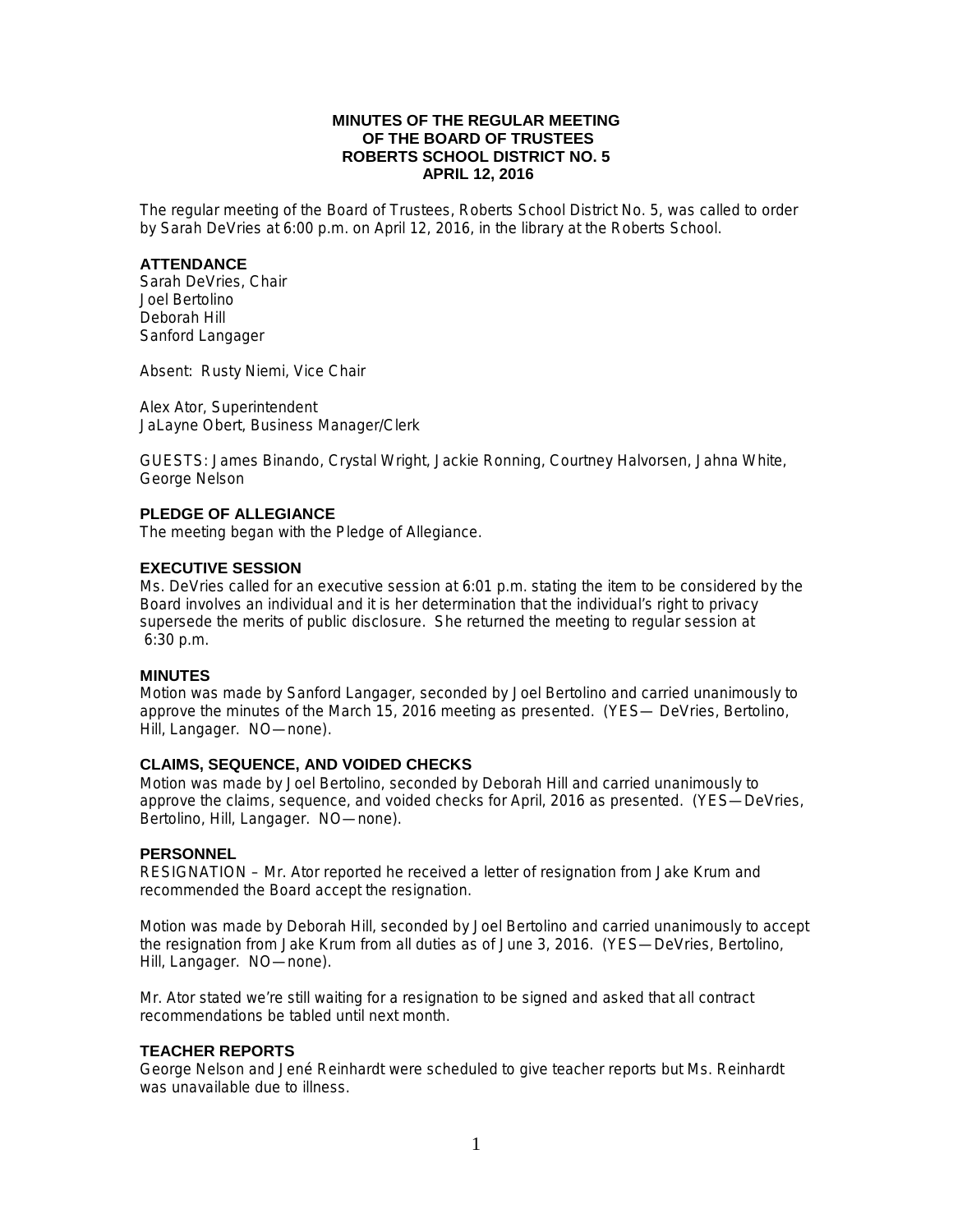Mr. Nelson stated he is teaching fourth, fifth, and sixth graders this year and really likes the new schedule and the four day week. He stated the students are doing well and getting more done in four days than they did in five. Mr. Nelson stated having the Friday program has given us the opportunity to do some fun projects, such as going to the Museum of the Rockies on May 5.

## **NEW BUSINESS**

MONTANA BEHAVIORAL INITIATIVE SUMMER TRAINING – Mr. Ator stated the MBI conference will be in Bozeman June 20-24, 2016 and costs roughly \$1200 per person to attend. He asked if the Board is interested in sending anyone to the conference.

Mrs. Hill stated she would like to see the entire staff get on board with MBI.

Mr. Ator stated he will see if there are staff members interested in attending.

SECURITY PROCEDURES – Mr. Ator stated the fire doors entering into the old gym will have to be replaced with locking ones to allow public access to the old gym and keep the rest of the school locked. He added the fingerprint scanner should be here by the end of the month.

AFFILIATION RENEWALS – Mr. Ator recommended continuation with the following groups and payment of dues:

| 1. Montana Small School Alliance (Library standards) | \$ 300.00 |
|------------------------------------------------------|-----------|
| 2. Foxie Lady Computers (accounting software)        | \$2650.00 |
| 3. Montana School Boards Association                 | \$1945.00 |
| 4. School Administrators of Montana (SAM)            | \$225.00  |

5. MSGIA Three Year Commitment (Work Comp Ins.)

Motion was made by Sanford Langager, seconded by Joel Bertolino and carried unanimously to approve the affiliation renewals as recommended by the superintendent. (YES—DeVries, Bertolino, Hill, Langager. NO—none).

# **OLD BUSINESS**

PLAYGROUND UPDATE – Nothing new to report.

16-17 SCHEDULE – Mr. Ator stated he is still waiting until he knows more about staffing before presenting the schedule.

# **SUPERINTENDENT REPORT**

ACTIVITIES – Mr. Ator stated we haven't had any female participants in track and cross country and he thought that might cause an equity problem with the Montana High School Association. He stated he did a participation survey and we are okay for right now but if we lose more girls from the high school, we would possibly only have enough participants for boys' sports in a year or two.

ACADEMICS – Mr. Ator reported the following academic items:

- 1. The band competed in the District Music Festival where they received three superior ratings. Two high school students received a superior rating on an instrumental duet and qualified for state competition in Billings.
- 2. Four students and Mr. Frank will be going to the BPA national convention in Boston. They have been fundraising but may have some out-of-pocket expenses.
- 3. Upcoming events include Donkey Basketball on April 13, FFA Banquet on April 20, and graduation on June 4.
- 4. Senior Trip Mr. Ator stated the senior class has run into a problem with chaperones for the senior trip and feels they need to come back to the board for approval since plans have changed since their first proposal.